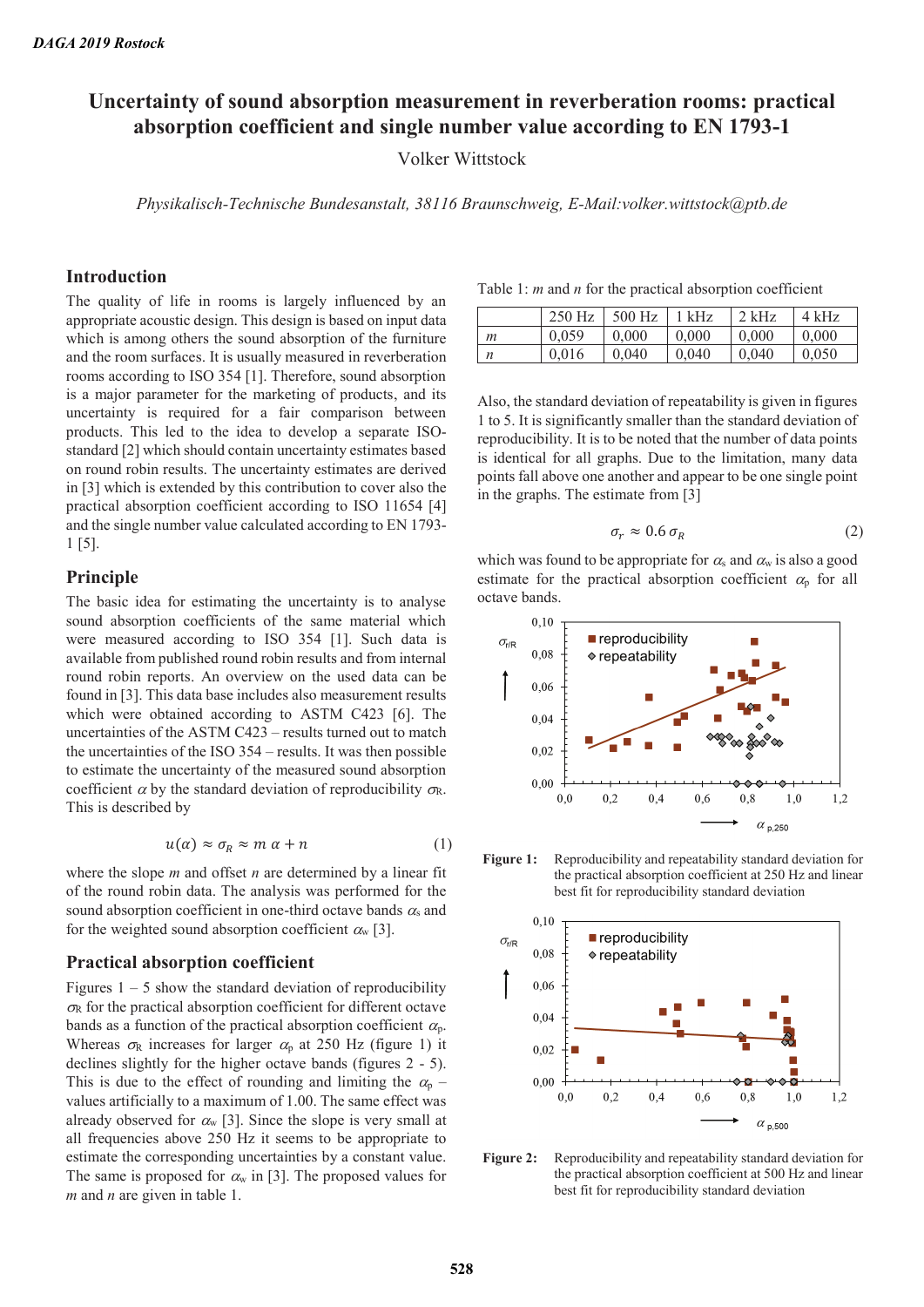

**Figure 3:** Reproducibility and repeatability standard deviation for the practical absorption coefficient at 1 kHz and linear best fit for reproducibility standard deviation



**Figure 4:** Reproducibility and repeatability standard deviation for the practical absorption coefficient at 2 kHz and linear best fit for reproducibility standard deviation



**Figure 5:** Reproducibility and repeatability standard deviation for the practical absorption coefficient at 4 kHz and linear best fit for reproducibility standard deviation

#### **Single number value according to EN 1793-1**

The same analysis was applied to the single number value according to EN 1793-1. It is calculated by

$$
DL_a = -10 \lg \left| 1 - \frac{\sum_{i=1}^{18} \alpha_{\text{NRD},i} 10^{0.1 L_i/dB}}{\sum_{i=1}^{18} 10^{0.1 L_i/dB}} \right| dB \tag{3}
$$

where  $L_i$  are the levels of the normalised traffic noise spectrum in the one-third octave band *i* [7] and the sound absorption coefficient  $\alpha_{\text{NRD}}$  is calculated from the  $\alpha_s$ measured according to ISO 354.

$$
\alpha_{\text{NRD},i} = \begin{cases} \alpha_{s,i} & \text{for } \alpha_{s,i} < 0.99\\ 0.99 & \text{for } \alpha_{s,i} \ge 0.99 \end{cases} \tag{4}
$$

This calculation was performed for the round robin data from [3], and the standard deviations of reproducibility and repeatability were calculated (figures 6 and 7). It turns out that these values increase linearly with increasing *DL*a -values which can be approximated by

$$
\sigma_R \approx 0.1 \, DL_a \tag{5}
$$

and

$$
\sigma_r \approx 0.02 \, DL_a \tag{6}
$$



**Figure 6:** Standard deviation of reproducibility for *DL*a according to EN 1793-1 and linear best fit



**Figure 7:** Standard deviation of repeatability for *DL*a according to EN 1793-1 and linear best fit

### **Conclusion**

The uncertainty of the practical absorption coefficient and of the single number value according to EN 1793-1 was estimated on the base of round robin results. These estimates provide realistic uncertainties which may be used for comparing products or for a comparison with specifications.